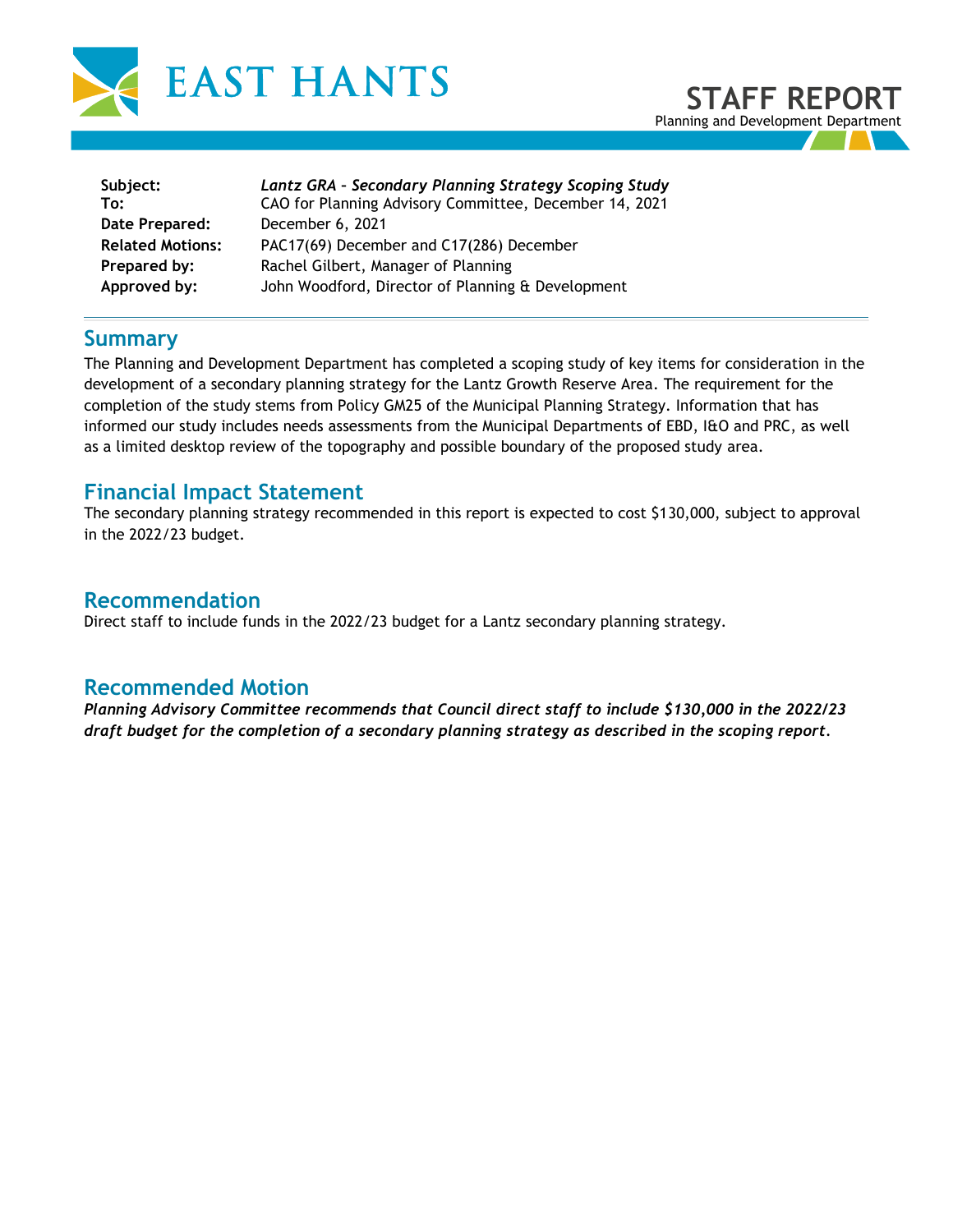## **Background**

As part of the 2016 East Hants Official Community Plan, Council approved Policy GM25 which requires a planning document to be developed for the Lantz Growth Reserve Area (Lantz GRA) prior to the subject lands being developed. The Lantz Secondary Planning Strategy has also been identified in the 2021 Strategic Plan as an example of a future initiative.

A staff report requesting approval for the Lantz Secondary Planning Strategy was previously presented to Council in December 2017. At that time there had been no official announcement from the provincial government on the interchange location. Council decided not to pursue the project at that time and required that developers be informed that proposals for development in Lantz GRA will not be entertained until a secondary planning strategy is completed at a future date.

The new Lantz interchange is expected to be completed by the end of December 2021 and staff feel that now is the right time to move forward with developing the secondary planning strategy. Staff have prepared this scoping document and is requesting approval be given for the budget to complete the plan for the Lantz GRA in the next fiscal year. Failure to have a plan for this land prior to considering new development may lead to missed opportunities and a reactive, instead of proactive response to future development.

In addition to the new Lantz interchange nearing completion, two large areas of land in the serviceable boundary have received approval for development and the developers have ambitious timelines for development. Other vacant parcels of land within the serviceable boundary are being developed or proposed for development. Planning staff believe that there may be pressure on the Municipality by large developers to permit development in the Lantz Growth Reserve Area, once the interchange is completed and land within the servable boundary continues to be developed at an increased rate. Therefore, staff feel that having a plan in place would lead to a better built form than addressing development from a piecemeal approach. This is why Planning staff are recommending proceeding with the proposed Lantz Secondary Planning Strategy at this time.

A first step in the development of the Secondary Planning Strategy, Planning staff have reviewed the current Lantz GRA boundary and have extended the boundary for the proposed study area to include lands adjacent to the Garden Meadows subdivision and Garden Road. Maps have been included as Appendix A showing the Lantz GRA and the study area. Reasons for enlarging the study area include a possible future connection to Garden Road and to allow for an active transportation connection from Belnan and Garden Meadows. In addition, there is a large amount of land in the study area that is zoned High Risk Floodplain (HF) or has been identified as wetlands by the province. There are approximately 905 acres in the proposed study area with approximately 100 acres identified as wetlands.

Land owners within the study area have not yet been contacted about this study.

## **Discussion**

The Municipal Departments of I&O and PRC, plus EBD staff were asked to contribute to the scoping study and to provide an idea of future needs that should be taken into consideration with the development of a Lantz GRA Secondary Planning Strategy. Following is the list of considerations from each of the departments.

### **Desktop and Land Survey Analysis**

1. Secondary Planning Strategy Boundary Delineation: The boundary for the Lantz Growth Reserve Area (Lantz GRA) was developed as part of the 2000 East Hants Official Community Plan. Staff at East Hants have been aware of the need, and possible development, of a new interchange in the Lantz area for approximately 20 years. The Lantz GRA was as a recognition of development pressures that may come about with the construction of an interchange. Policy GM25 of the 2016 East Hants Official Community Plan was added to the document in anticipation of a future interchange announcement. After reviewing the current Lantz GRA boundary, it is recommended that the boundary of the study be expanded to include a much larger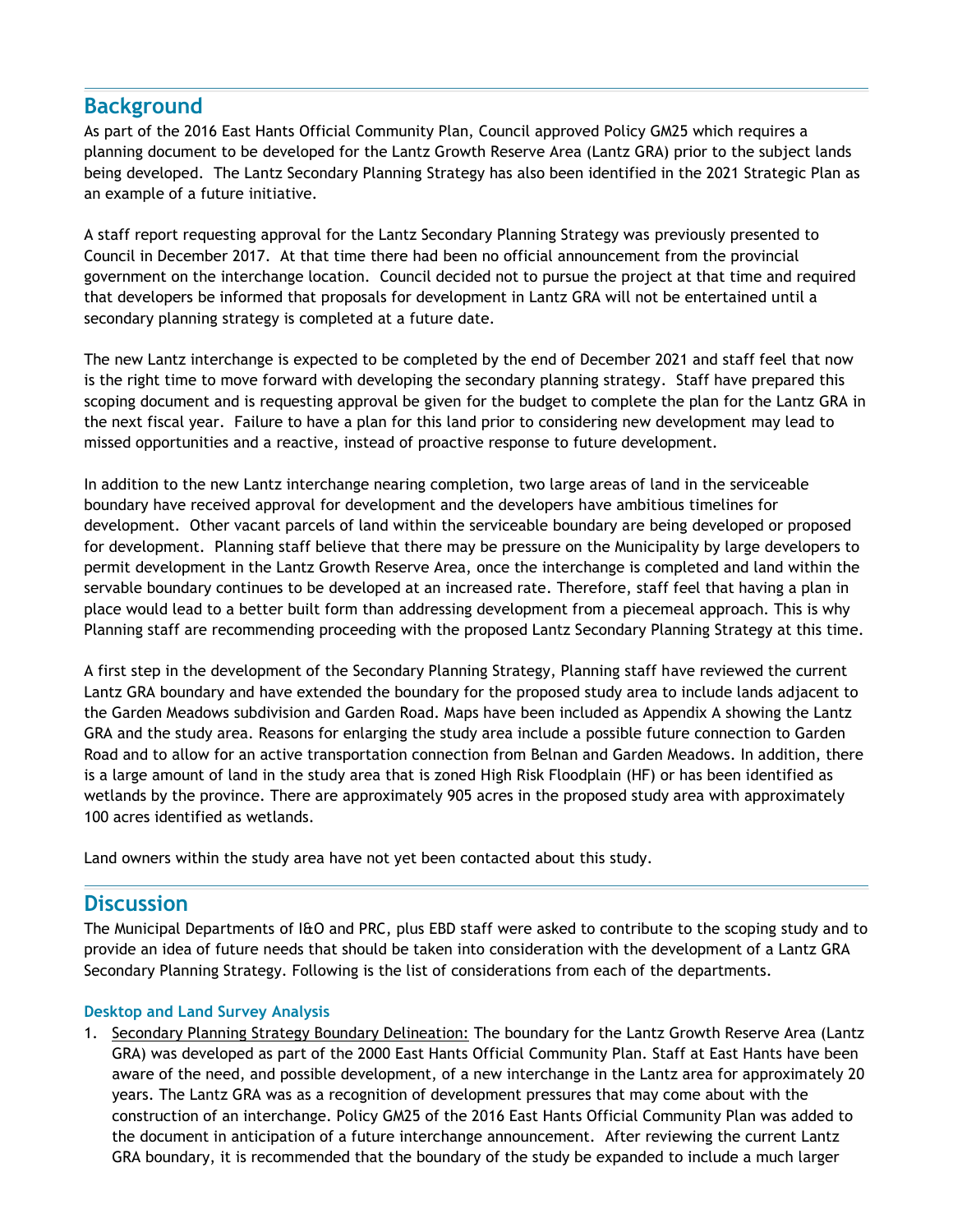area, see appendix A. As part of the development of the Lantz Secondary Planning Strategy, changes to the boundary may be proposed to avoid wetlands, work with existing geology, to maximize servicing, and to adapt to other findings.

- 2. Wetland Delineation: Mapping from Nova Scotia Environment indicates that there are wetlands within the study boundary. As part of the development of the Secondary Planning Strategy, it would be prudent to get a true understanding of the wetlands and identify constraints and opportunities in relation to their locations. Based on further study of the wetlands the boundary of the study area may be adjusted.
- 3. Geology and Topography: Karst geology (potential for sinkholes) exists in East Hants, as part of the Secondary Planning Strategy, geological issues need to be identified and those areas of karst geology need to be avoided. The potential location of Further information on the location of karst geology has and continues to be researched by the Nova Scotia Government. Depending on the outcome of the NS karst geology locations further study may be required.

### **I&O Needs Assessment**

Once the consultant has completed their analysis of the land, and understands the background of the site, they will have the ability to make knowledgeable recommendations on the creation and location of Municipal Services.

- 1. Critical Road, Bike and Pedestrian Connections: Discussion around a collector road or a main street to connect the future interchange with Garden Road. This will involve discussions with Nova Scotia Public Works to identify the best location to connect with Garden Road. Considerations and recommendations will also be required from the consultant on how Garden Meadows connects with the Secondary Planning Strategy Area and eventually to the interchange. Emphasis shall be placed on making all connections active transportation friendly, with the goal to arrive at the East Hants Sportsplex from Garden Meadows and Belnan on a safe and kid friendly active transportation route.
- 2. Waste Water Servicing: The consultant will need to determine best servicing catchment areas, potential routes to flow waste to the existing Regional Wastewater Management Facility, and potential volume of expectant effluent. There will likely have to be a new WWTP for this area with Nine Mile River as the receiving water.
- 3. Water Requirements: The consultant will need to determine the potential volume of water required by future development and analyse the results with current withdrawal permits and capacity of the Regional Water Treatment Facility and make recommendations. If a new water tower is needed and if that tower should be located on the north side of Highway 102 then a potential location should be identified.
- 4. Stormwater Management: Investigate stormwater management needs and options based on current and anticipated regulations. Stormwater Management to allow for Post Development Flows to equal Pre-Development Flows.

#### **PRC Needs Assessment**

- 1. Active Transportation Network: Active Transportation paths are not only required along traffic corridors but they are also required to connect possible neighbourhoods, parks, and commercial areas together to allow for easy connections to new and old neighbourhoods and amenities outside of the proposed study boundary.
- 2. River Access: Ensure access to the Nine Mile River to allow for canoes/kayaks and pedestrian walkways.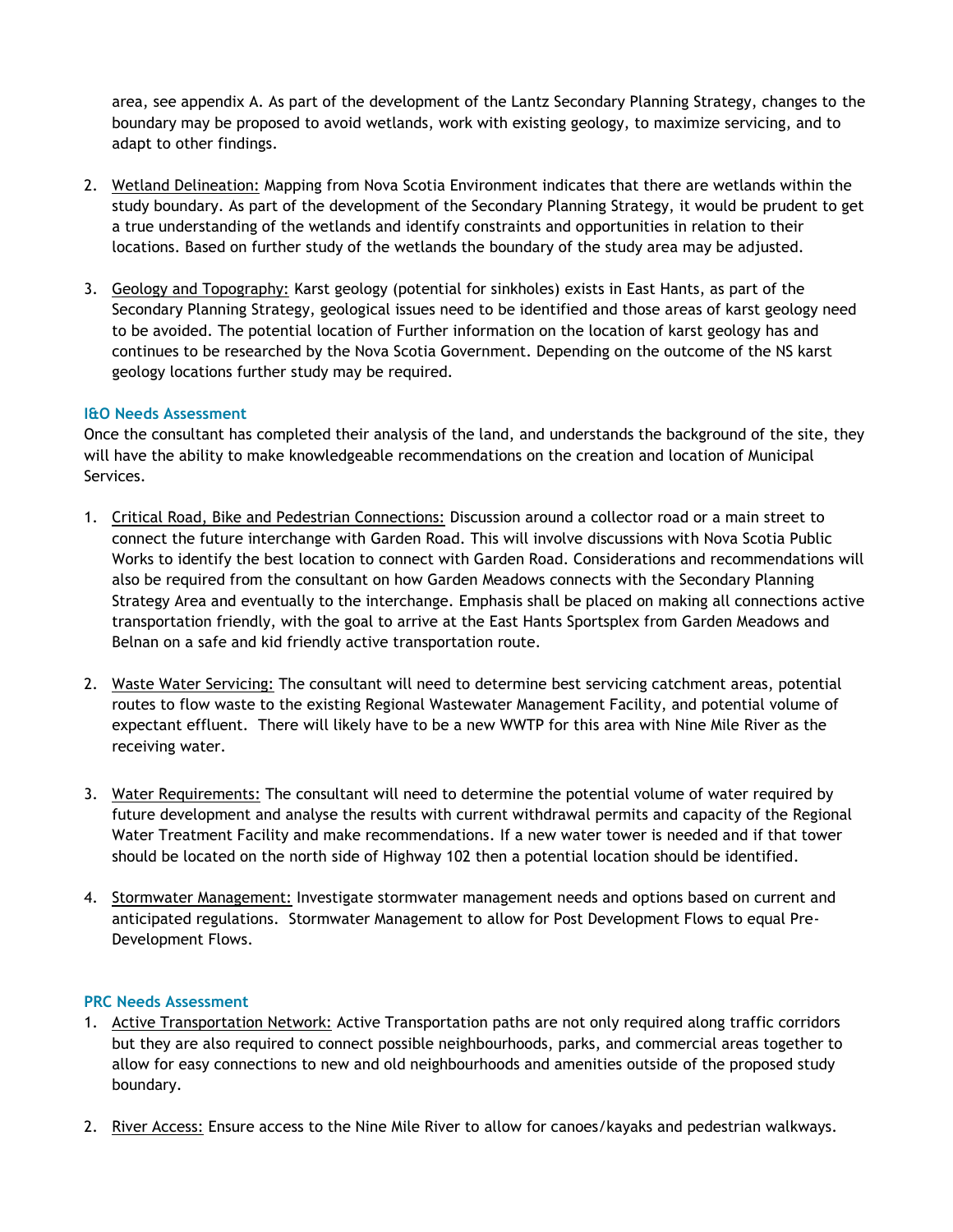### **EBD Needs Assessment**

- 1. Market Outlook: What does the market outlook indicate about future residential and commercial requirements. Development in the Lantz GRA should complement and improve existing development.
- 2. Economic and Social Infrastructure Development: Continued community growth will require specific land to develop strategic economic and social infrastructure. Identifying future locations for this type of infrastructure, which may include hospitals and health care, schools, colleges, affordable housing, seniors housing, larger library, government services, businesses and offices. These uses should take advantage of active transportation routes and open spaces.
- 3. Commercial and light industrial land use: Identifying commercial and light industrial lands for future economic and employment growth in the area has become extremely important as continued residential activity and increasing market demand has decreased the availability of commercial ready properties in East Hants.
- 4. Inclusive Transit and Active Transportation: Future land use planning for this area should consider a mix of community uses that is enabled by residents participation in inclusive active transportation and transit opportunities for mobility between home, work, consumer, recreation, and cultural locations.
- 5. Green and circular economies: Future planning should consider the enablement of increased commercial service, repair and repurposing land uses. This is a trend we are already seeing. As well as the promotion of environmentally resilient clean energy and technology solutions in building and infrastructure design.

### **Planning & Development Needs Assessment**

- 1. Development Pattern & Zoning: Enable a new urbanist style of development on a modified grid pattern with few curvilinear streets. Short blocks with good connectivity, street trees, and important pedestrian connections. Use suggestive zoning to create areas for exclusively commercial uses, exclusively residential uses, and mixed uses. The percentage for each area will depend on a complete market analysis. Density is key to reduce servicing costs.
- 2. Design: If possible, within the study budget create street designs and cross sections that would support the proposed outcomes. Also suggest new policies or policy changes, such as height requirements or requiring front porches.
- 3. Landowner and Community Engagement: Land within the Lantz GRA is in private ownership; therefore, as part of the secondary planning strategy preparation, consultations will need to be held with land owners in the study area. In addition, public engagement will be an important part of the process.
- 4. Final Document: The final plan will be a guiding document and a physical plan. The plan will be used to shape the community and allow developers to propose alternatives that are in keeping with the plans purpose. Amendments to the Official Community Plan may be required as a result of the outcomes identified in the proposed Secondary Planning Strategy.

Staff suggest that the work be done in two phases. The first phase will identify the constraints on the study area and the second will complete the remainder of the work. If the first phase identifies that there are significant barriers to development then the second phase may not be undertaken.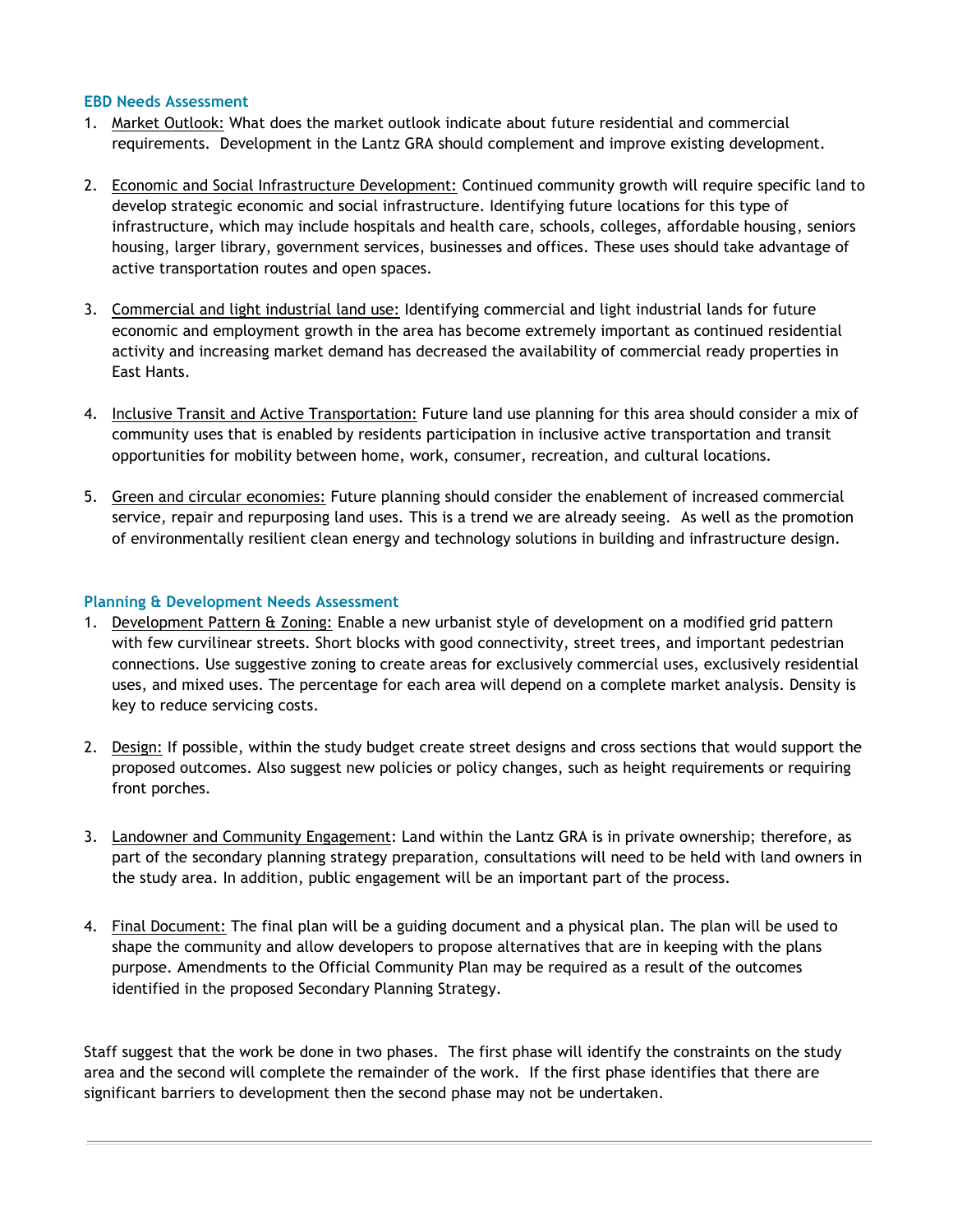# **Estimated Cost**

There is a large amount of technical work that will need to be completed in association with the Lantz Secondary Planning Strategy. As identified in the previous section, precise wetland delineation, servicing requirements, and housing and market analysis are just some of the items that are required to inform the Secondary Planning Strategy. As a method of determining the costs associated with completing such a large study, Planning staff have reviewed the Nova Scotia Tender Services website and have sought to find similar projects that have been awarded by other Municipal units. There was only one tender awarded which was similar to the proposed Lantz Plan.

| <b>Municipal Unit</b>        | <b>Tender Details</b>                                                                             | <b>Tender Amount Award</b> |
|------------------------------|---------------------------------------------------------------------------------------------------|----------------------------|
| Municipality of Kings County | Project management and land use<br>planning services for New Minas<br>secondary planning strategy | \$129,240                  |

In addition to this, staff reached out a consultant to get an estimated costing for such a study. The consultant estimated a minimum of \$115,000 and maybe as high as \$165,000

Based on this information, Planning staff are recommending that \$130,000 be included in the 2022/2023 Draft Budget for the completion of the Lantz Secondary Planning Strategy.

## **Alternative Option**

There is a significant number of residential units which have recently received approval or are proposed for the serviced area of Enfield, Elmsdale and Lantz which will supply the market with residential development for several years. Some highway commercial land is also planned for the Clayton Developments land. Council may consider that at this time they are not ready to pursue a Lantz Secondary Planning Strategy due to a significant supply of housing coming forward. If Council decides not to proceed with the secondary planning strategy at this time, staff recommend that developers be informed that proposals for development of the Lantz GRA not be entertained until a secondary planning strategy is completed at a future date.

# **Conclusions**

In response to Policy GM25 of the East Hants Official Community Plan, staff are proposing to engage a consultant to assist in the preparation of the Lantz Secondary Planning Strategy. As part of the scoping process for this document, staff have discussed with other departments their needs through the study of the land.

Planning staff are recommending that \$130,000 is included in the 2022/2023 Draft Budget.

## **Recommendations**

Direct staff to include funds in the 2022/23 budget for a Lantz secondary planning strategy.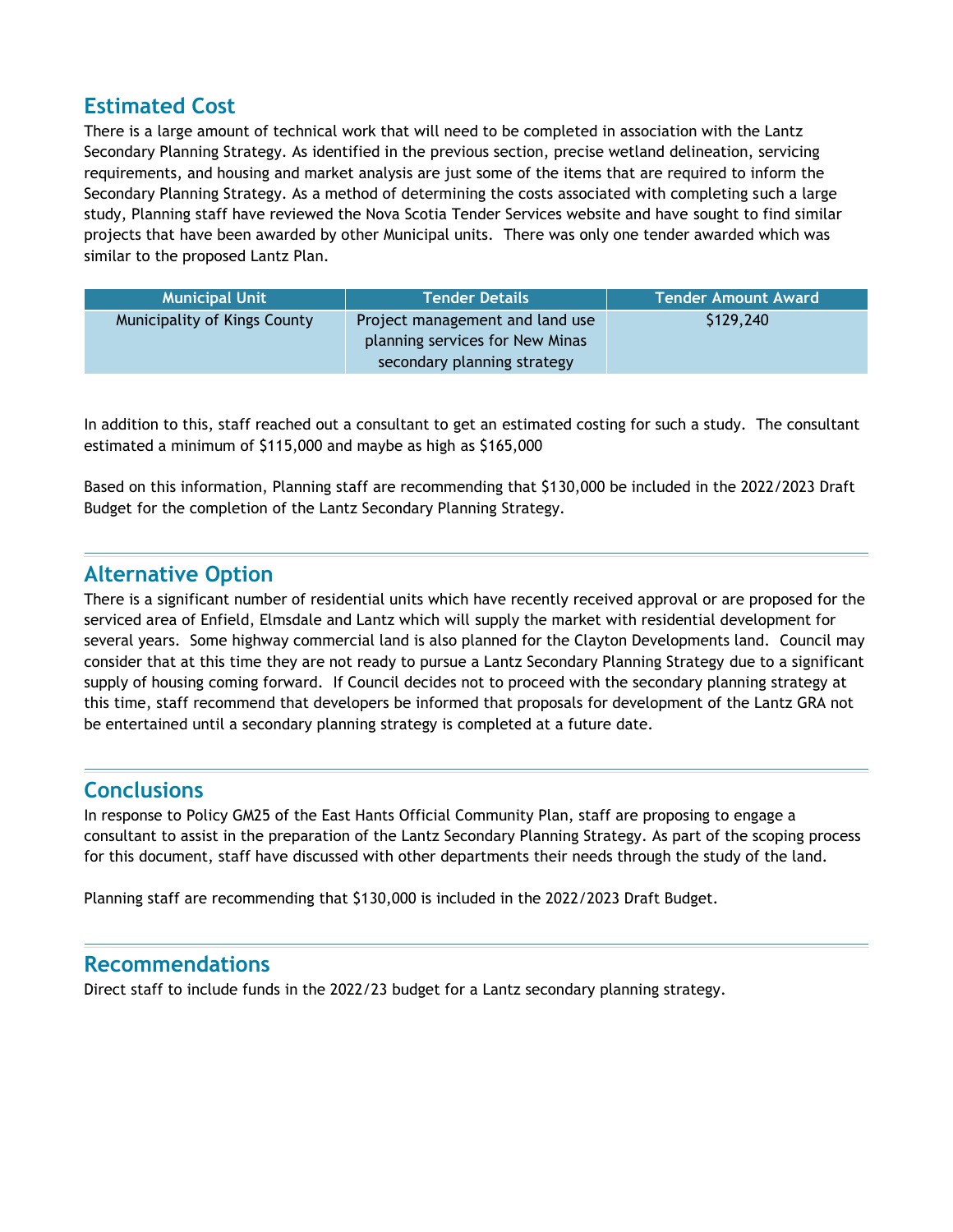**Appendix A – Lantz Growth Reserve Area Boundary and Proposed Study Area of the Secondary Planning Strategy.**